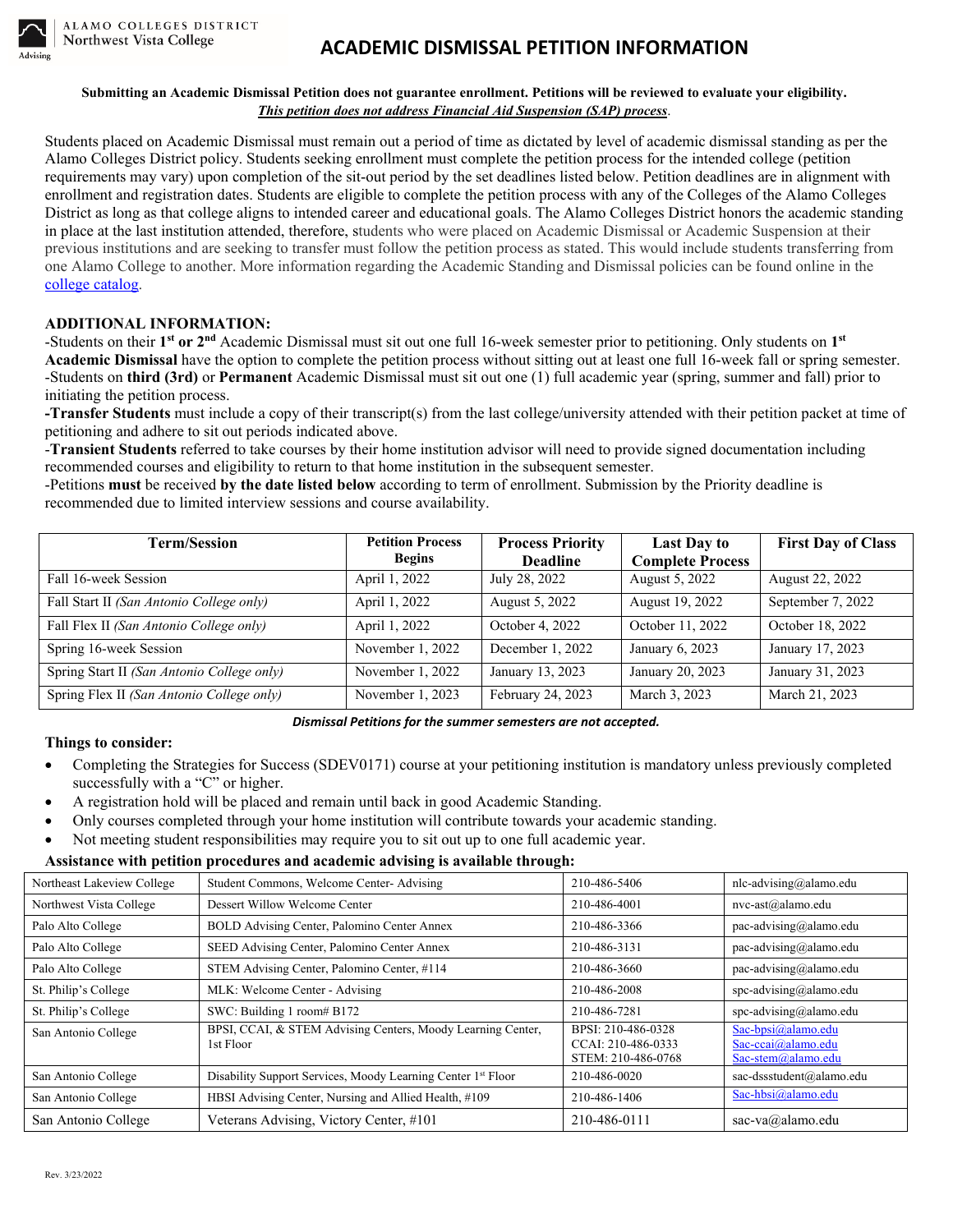# **P.A.S.S. Academic Dismissal Checklist**



- **1. Complete the Admissions Process**: Students who have not been enrolled within 12 months of their petitioning semester are required to complete the Admissions process. The Admissions steps and links to the ApplyTexas website are available online at [Application And Enrollment Steps for Transfer and Former Students](https://www.alamo.edu/nvc/admissions-and-aid/how-to-apply/transfer/enrollment/) **This step must be completed 1st! Once your application process has been completed all further notifications will be send directly to your ACEs student email, so please make sure to check it frequently throughout this process.**
- **2. Submit the Academic Dismissal Petition Information Form:** Once students have completed the Admissions process you will complete the Academic Dismissal Petition Information form online a[t Academic Dismissal Petition Information Form](https://alamonvc.qualtrics.com/jfe/form/SV_5o8Bd2gm1foaR38)
- **3. PASS Canvas Module**: once you submit the Information form, you will be added to the Canvas course within 4-5 business days. You will receive an email via ACES to accept your invitation to the course. Please refer to the page titled "How to Accept the Invitation to the PASS Canvas Course" for further directions. The course consists of several modules, each required for you to complete as directed before you will obtain access to the petition packet documents. On average, it takes a student between 1-3 hours to complete the modules. Completion of the documents and submission varies by student. It is important that you read through all the course contents carefully in order to be able to be successful upon completion of the petition process. Write down any questions you have about what you read in the course to be able to address that with the interviewing advisor.

To access the course:



- a. Log into ACES and click on the Canvas course icon
- b. **The following will be reviewed in the Course:**
	- i. About the Petition Packet
		- 1. How to Build your GPS Individual Success Plan in ACES (must build **2** future semesters)
	- ii. About the Dismissal Interview
	- iii. Petition Decision Information
	- iv. PASS Student Orientation

*Because we want you to be able to get registered for classes upon approval of your petition, the Admissions process step is a mandatory first step in order to be added to the course. If any parts of the application process have not been completed upon review of the Information form, you will be sent an email via ACEs regarding what is missing and will not be added to the course until completed.* 

**4. Petition Documents**: In order to ensure no documents are lost, and provide you with feedback about your petition documents quickly, you will be asked to submit each part of the petition packet through Canvas. In addition, because Canvas is the learning management system (LMS) used by all faculty at the Alamo Colleges, it is important that you learn how to utilize this platform as soon as possible. Please read the directions for each document thoroughly before submission. Upon completion of all modules, you will be able to access, download, complete and upload your packet documents in Canvas. Make sure that all documents are completed in full before submitting, as incomplete packets will not be considered for an interview. It is important that you submit all documents to the right Assignment page -please do not submit all documents to one assignment page.

Please make sure you **read all instructions and guidelines carefully**. You must include **ALL** of the following to be complete and be eligible to move forward to the interview step:

- $\Box$  GPS- Individual Success Plan- The GPS plan is a very important tool for our students, and it is important for you to become familiar with it as soon as possible. We introduce you to this tool early in the petition process to help you get comfortable with utilizing this tool. We know you may not know exactly what courses to take, however the interviewing advisor will review your plan and edit as needed during the interview session. You will complete the ISP in ACES, and you will upload a copy as directed on the Assignment page in Canvas.
- $\Box$  Time Matters Activity- time management is a significant factor in ensuring students are successful academically. We ask that you complete this assignment to review the varying roles you currently have that occupy your time, and identify ways to re-arrange your time in order to ensure you can plan for the addition of study and course assignment times as well as the time spent in class.
	- Must have all boxes filled in and typed)- every box must have something filled in (arrows, circles, and blank spaces will be returned for resubmission).
- □ Paving My Path Reflection Statement -1-page minimum typed Word document addressing **all** areas discussed in the directions. Please refer to the example provided for additional information. Only Word or PDF documents are accepted (please do not submit onedrive, or html formats, as they are not viewable).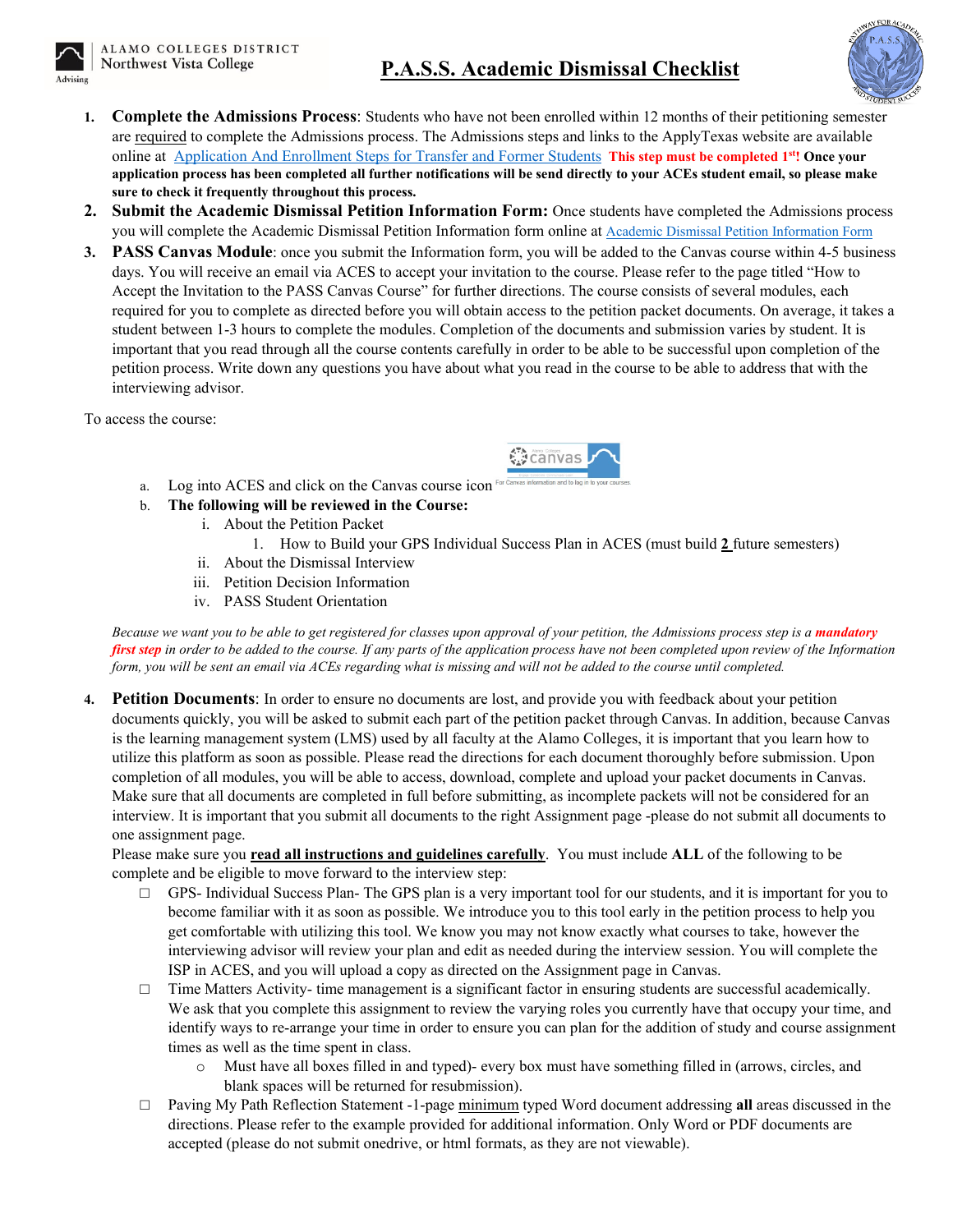- $\Box$  Academic Dismissal Petition Waiver form- this is an official PDF fillable document that must be filled in as directed, typed (no handwritten submissions) and submitted in the format you are provided. Edits to the document, missing information, and missing your signature will require you to resubmit.
- □ *Transfer Students only* a copy of your prior institution's transcript as part of the packet. You may upload this as a part of the Waiver form submission.

**Only official documents are accepted- we cannot accept screenshots, documents converted to Word, or pictures of the forms. If you do not have Adobe Acrobat Reader, you may download a free version online at [the Academic Dismissal webpage](https://www.alamo.edu/nvc/experience-nvc/current-students/academic-advising/academic-standards/academic-dismissal/)**. Scroll to the bottom of the page and click on the "here" hyperlink to access the Adobe Acrobat website:

\*You will need an Adobe Acrobat Reader for these forms. Download free version here.

#### **All documents must be submitted via the PASS Canvas course.**

Any missing documentation, incomplete submissions, or incorrect submissions will require you to resubmit prior to being able to move to the interview step and complete the petition process. Notifications of what is pending is viewable in Canvas on the assignment feedback page. Because it will not be sent to you via email, it is important that you log into the Canvas course frequently to check for assignment completion and /or feedback.

Once you have completed all steps of the process, you will receive an email with a link to schedule an appointment for your Dismissal Interview. Be sure that your voicemail is set up and able to receive messages, and that you are checking your ACES email frequently.

| DISTRICT                                                                                                                                                                                                                                                                                                                                                                                                                                                                                                                                                                                              |
|-------------------------------------------------------------------------------------------------------------------------------------------------------------------------------------------------------------------------------------------------------------------------------------------------------------------------------------------------------------------------------------------------------------------------------------------------------------------------------------------------------------------------------------------------------------------------------------------------------|
| Please Select A Time To Complete The Interview Portion Of The Dismissal Process.                                                                                                                                                                                                                                                                                                                                                                                                                                                                                                                      |
| <b>Student</b><br>Hello,                                                                                                                                                                                                                                                                                                                                                                                                                                                                                                                                                                              |
| Please select a time to complete the interview portion of the Dismissal Process. Please Note: Identify verification<br>will be required prior to the start of the session. Please be prepared to show a picture ID (Student ID or Driver's<br>License are preferred). This session may be recorded for training and security purposes. If you do not want this<br>session to be recorded, please let the interviewer know at the beginning of the interview session. Please do not<br>be late to your session, as we are no longer able to reschedule if you are late or miss your interview session. |
| To do so, please click the following link, select a time that works with your schedule, and click Save. You will<br>receive an email confirming the appointment time and details.                                                                                                                                                                                                                                                                                                                                                                                                                     |
| Interviews will be limited and are on a first-come, first-served basis. Once all sessions are filled we cannot<br>provide any more. Please ensure you are on time for your scheduled appointment,                                                                                                                                                                                                                                                                                                                                                                                                     |
| Please take time to familiarize yourself with zoom prior to your scheduled interview to avoid technical issues<br>impeding the dismissal process.                                                                                                                                                                                                                                                                                                                                                                                                                                                     |
| <b>Schedule an Appointment</b>                                                                                                                                                                                                                                                                                                                                                                                                                                                                                                                                                                        |

- **5. Dismissal Interview**: Your interview will be conducted with a Certified Academic Advisor through either a a Zoom video session or a face to face session. Proof of identification will be required prior to the start of your interview.
	- a. If through zoom- be sure to click on the provided Zoom link a minimum of 5 minutes prior to the scheduled start of the session. It is preferred that you have a webcam to be able to see and interact with the interviewing advisor.
		- i. A computer is recommended, in order to go over your ISP, review degree plans, and complete required documents.
	- b. If face-to-face- please arrive a minimum of 15 minutes prior to your session, and sign in at the Advising Services front counter, located on the 2<sup>nd</sup> floor of the Dessert Willow Welcome Center, room #202R.
	- c. Once your interview has been completed, you will need to update this Assignment in Canvas.
	- d. If your petition is approved, the Advisor will assist you in completing your Contract for Academic Dismissal, enroll you in the SDEV0171 Strategies for Success course (if applicable), and provide you with directions on how to register for your remaining courses. You will also be provided with payment options and deadlines. It is important to ensure you have payment arrangements made prior to the drop deadline to avoid losing your courses.

**\*\*\*Missed Dismissal Interviews**: If you miss your scheduled interview, you may have one additional opportunity to reschedule (if interview sessions are still available). Your second missed interview will result in an automatic denial of your petition for the semester. \*\*\*

**Confused about the petition process steps?** You are invited to view a Pre-Petition Information tutorial designed help you understand the process better. The video tutorial is available on the [Academic Dismissal Petition Process webpage.](https://www.alamo.edu/nvc/experience-nvc/current-students/academic-advising/academic-standards/academic-dismissal/academic-dismissal-petition-packet/) 

If you have any additional questions, please reach out the Academic Standards team at nvc-ast $(\partial_{\alpha})$ alamo.edu While email is the preferred method of contact, you may also call the Advising Call Center at (210) 486-4100 during normal business hours, or use the Advising Chat service by visiting the [Advising webpage](https://www.alamo.edu/nvc/experience-nvc/current-students/academic-advising/academic-standards/academic-probation/) on Mondays from 1-4:30 pm or Thursdays from 8:00-11:30 am.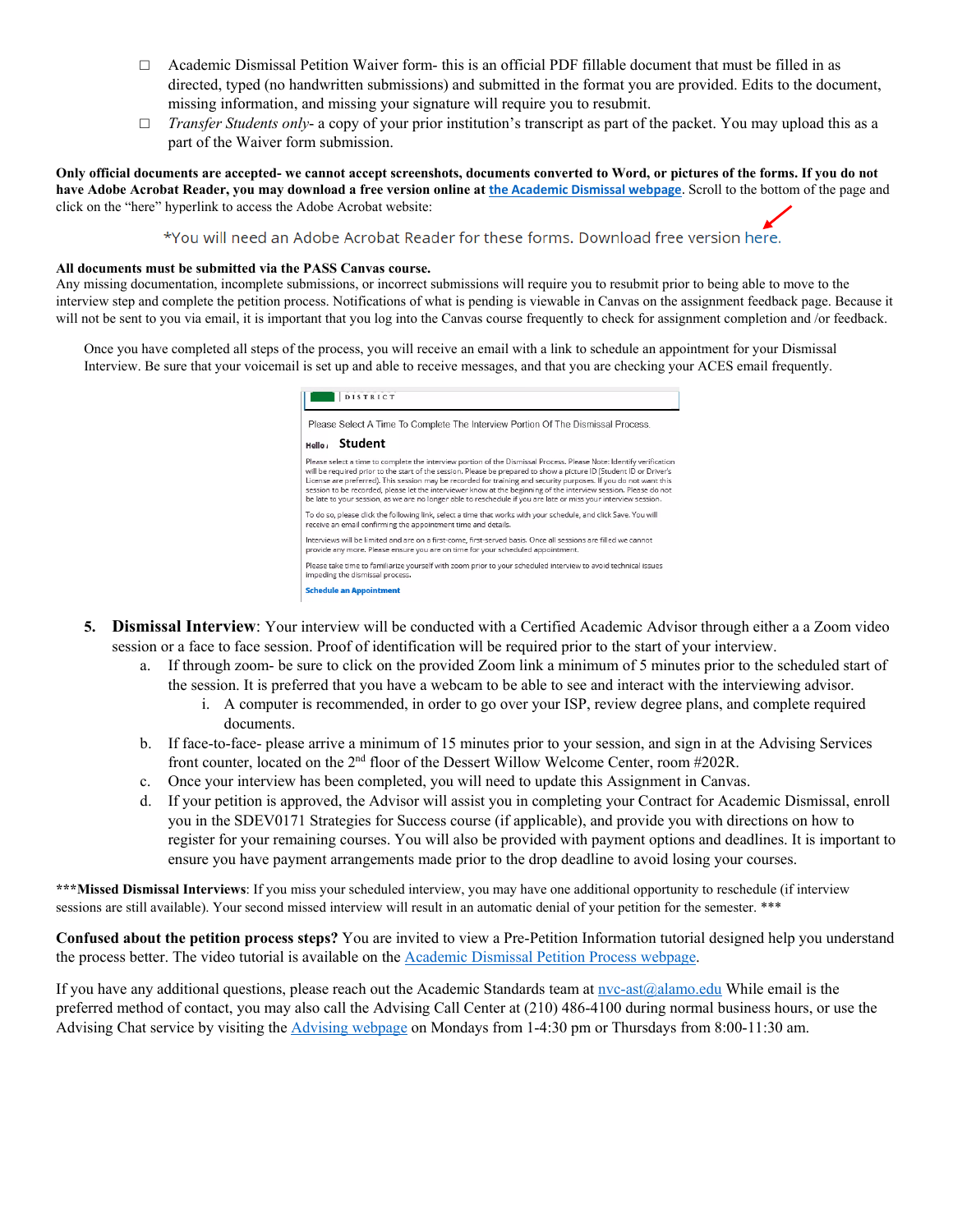# How to Accept the Invitation to the PASS Canvas Course

There are two ways you can "accept" the invitation to the P.A.S.S. course and begin working through the Canvas course modules. See below for instructions on both ways.

### **Option 1- Through your ACES Email:**

Log into ACES and access your student email. You will see an email from Instructure Canvas with the subject line "Course Invitation" like this:



Once you open the email, it will provide you with information about the course, and by clicking on the "Get Started" button you will be logged into the Canvas course.

| <b>Course Invitation</b>                                                                                                                                                                                                                                                                                                                                                                                                        |
|---------------------------------------------------------------------------------------------------------------------------------------------------------------------------------------------------------------------------------------------------------------------------------------------------------------------------------------------------------------------------------------------------------------------------------|
| Instructure Canvas <notifications@instructure.com><br/>Wed 9/23, 10:24 AM</notifications@instructure.com>                                                                                                                                                                                                                                                                                                                       |
| To help protect your privacy, some content in this message has been blocked. To re-enable the blocked features, click here.                                                                                                                                                                                                                                                                                                     |
| To always show content from this sender, click here.                                                                                                                                                                                                                                                                                                                                                                            |
| **THIS EMAIL IS FROM AN EXTERNAL SENDER OUTSIDE OF THE ALAMO COLLEGES.<br>Be cautious before clicking links or opening attachments from unknown sources. Do not provide personal or confidential information. <sup>**</sup><br><b>PASS FA22</b><br>You've been invited to participate in the course,<br>: Course role:<br><b>Student</b><br>Your Name<br>Name:<br>Email:<br>Student1@student.alamo.edu<br>Username:<br>Student1 |
| Click on the Get Started<br><b>Get Started</b><br>button to access the course                                                                                                                                                                                                                                                                                                                                                   |
| Click here to view the course page   Update your notification settings                                                                                                                                                                                                                                                                                                                                                          |

From there you will see the PASS home page:



Success! You can now begin working through the course by clicking on "Modules" in the left-side Menu.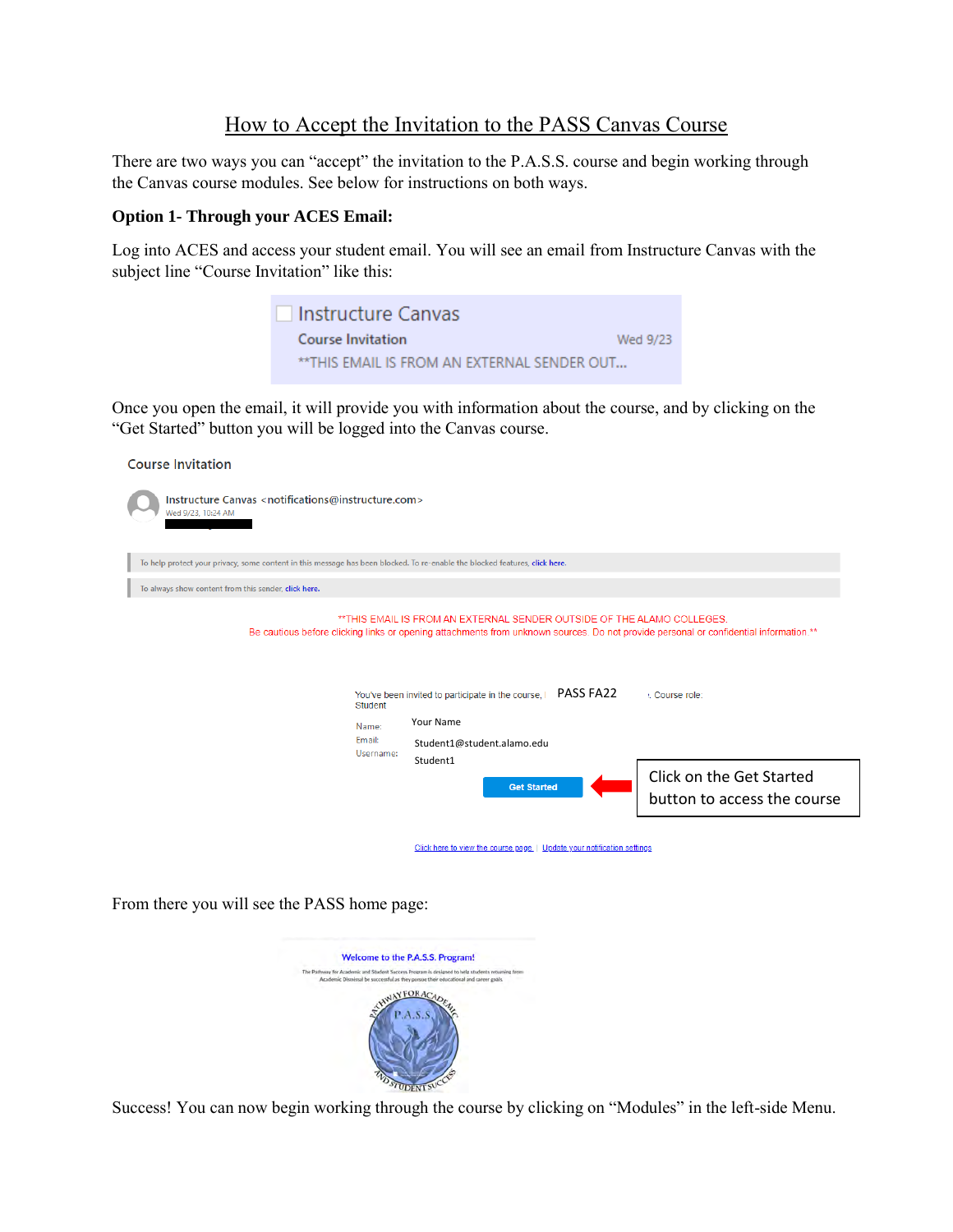## **Option 2- By logging into ACES and clicking on the Canvas Icon**:

Log into ACES and on the Home page, you will see the Canvas icon, like this



Once you click on the icon, you will see the Canvas Dashboard, and at the top, an icon asking you to accept the course invitation:



Click "Accept" and it will take you the Home page for the course:



Success! You can now begin working through the course by clicking on "Modules" in the left-side Menu.